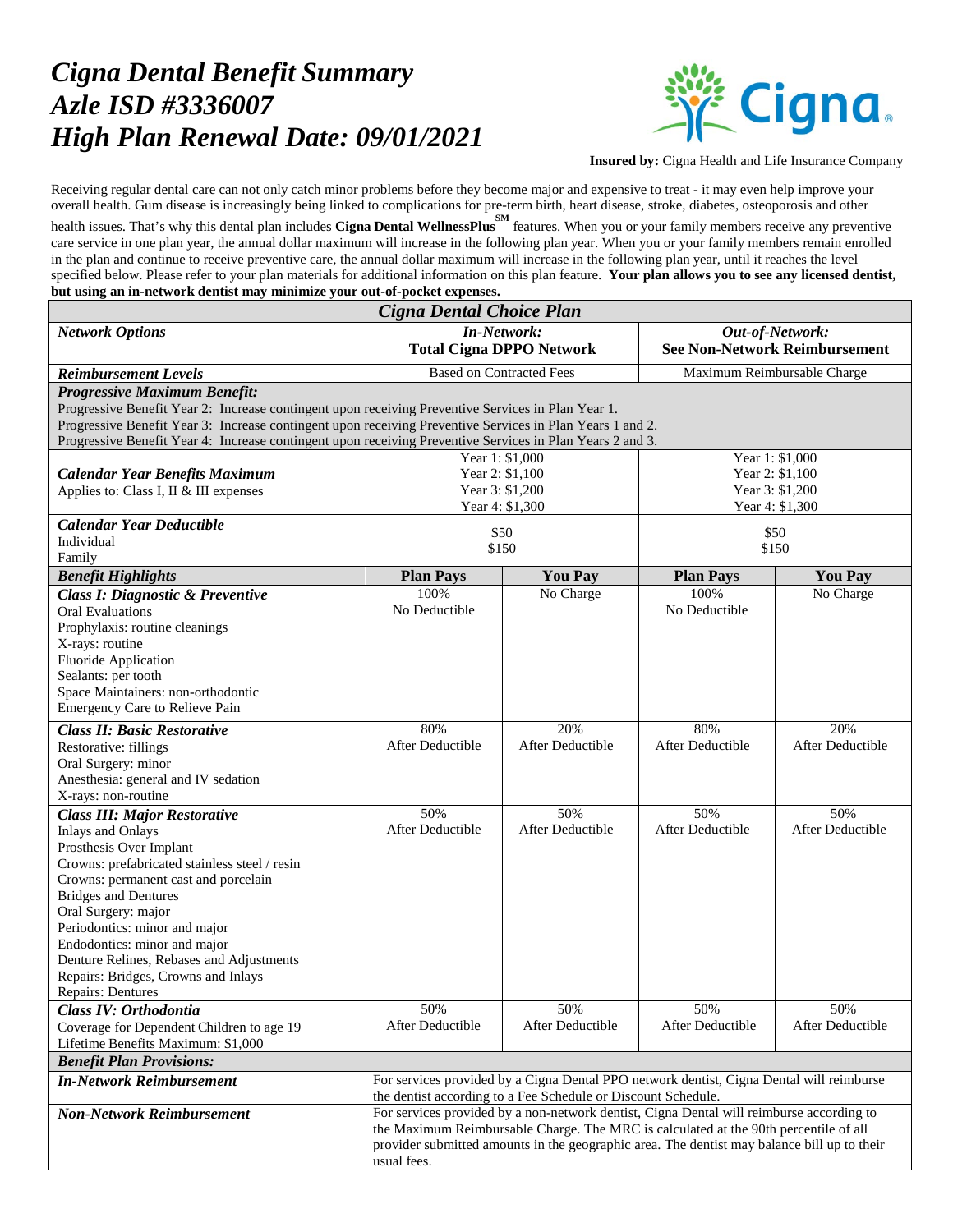| <b>Cross Accumulation</b>                      | All deductibles, plan maximums, and service specific maximums cross accumulate between<br>in-network and out-of-network. Benefit frequency limitations are based on the date of service<br>and cross accumulate between in and out of network.                                                                                                                                                                                                                                                                                                                                                                                                                                                                                                                                                                                                                                                                 |
|------------------------------------------------|----------------------------------------------------------------------------------------------------------------------------------------------------------------------------------------------------------------------------------------------------------------------------------------------------------------------------------------------------------------------------------------------------------------------------------------------------------------------------------------------------------------------------------------------------------------------------------------------------------------------------------------------------------------------------------------------------------------------------------------------------------------------------------------------------------------------------------------------------------------------------------------------------------------|
| <b>Calendar Year Benefits Maximum</b>          | The plan will only pay for covered charges up to the yearly Benefits Maximum, when<br>applicable. Benefit-specific Maximums may also apply.                                                                                                                                                                                                                                                                                                                                                                                                                                                                                                                                                                                                                                                                                                                                                                    |
| <b>Calendar Year Deductible</b>                | This is the amount you must pay before the plan begins to pay for covered charges, when<br>applicable. Benefit-specific deductibles may also apply.                                                                                                                                                                                                                                                                                                                                                                                                                                                                                                                                                                                                                                                                                                                                                            |
| <b>Late Entrant Limitation Provision</b>       | Payment will be reduced by 50% for Class III and IV services for 24 months for eligible<br>members that are allowed to enroll in this plan outside of the designated open enrollment<br>period. This provision does not apply to new hires.                                                                                                                                                                                                                                                                                                                                                                                                                                                                                                                                                                                                                                                                    |
| <b>Pretreatment Review</b>                     | Pretreatment review is available on a voluntary basis when dental work in excess of \$200 is<br>proposed.                                                                                                                                                                                                                                                                                                                                                                                                                                                                                                                                                                                                                                                                                                                                                                                                      |
| <b>Alternate Benefit Provision</b>             | When more than one covered Dental Service could provide suitable treatment based on<br>common dental standards, Cigna will determine the covered Dental Service on which<br>payment will be based and the expenses that will be included as Covered Expenses.                                                                                                                                                                                                                                                                                                                                                                                                                                                                                                                                                                                                                                                  |
| <b>Oral Health Integration Program (OHIP)</b>  | Cigna Dental Oral Health Integration Program offers enhanced dental coverage for<br>customers with the following medical conditions: diabetes, heart disease, stroke, maternity,<br>head and neck cancer radiation, organ transplants and chronic kidney disease. There's no<br>additional charge for the program, and those who qualify are eligible to receive<br>reimbursement of their coinsurance for certain related dental procedures. Eligible customers<br>can also receive guidance on behavioral issues related to oral health. Reimbursements under<br>this program are not subject to the annual deductible, but will be applied to and are subject<br>to the plan annual maximum. For more information including how to enroll in this program<br>and a complete list of program terms and eligible medical conditions, go to<br>www.mycigna.com or call customer service 24/7 at 1.800.CIGNA24. |
| <b>Timely Filing</b>                           | Out of network claims submitted to Cigna after 365 days from date of service will be denied.                                                                                                                                                                                                                                                                                                                                                                                                                                                                                                                                                                                                                                                                                                                                                                                                                   |
| <b>Benefit Limitations:</b>                    |                                                                                                                                                                                                                                                                                                                                                                                                                                                                                                                                                                                                                                                                                                                                                                                                                                                                                                                |
| Missing Tooth Limitation                       | For teeth missing prior to coverage with Cigna, the amount payable is 50% of the amount<br>otherwise payable until covered for 24 months; thereafter, considered a Class III expense.                                                                                                                                                                                                                                                                                                                                                                                                                                                                                                                                                                                                                                                                                                                          |
| Oral Evaluations/Exams                         | 2 per calendar year.                                                                                                                                                                                                                                                                                                                                                                                                                                                                                                                                                                                                                                                                                                                                                                                                                                                                                           |
| X-rays (routine)                               | Bitewings: 2 per calendar year.                                                                                                                                                                                                                                                                                                                                                                                                                                                                                                                                                                                                                                                                                                                                                                                                                                                                                |
| X-rays (non-routine)                           | Complete series of radiographic images and panoramic radiographic images: Limited to a<br>combined total of 1 per 36 months.                                                                                                                                                                                                                                                                                                                                                                                                                                                                                                                                                                                                                                                                                                                                                                                   |
| Diagnostic Casts                               | Payable only in conjunction with orthodontic workup.                                                                                                                                                                                                                                                                                                                                                                                                                                                                                                                                                                                                                                                                                                                                                                                                                                                           |
| Cleanings                                      | 2 per calendar year, including periodontal maintenance procedures following active therapy.                                                                                                                                                                                                                                                                                                                                                                                                                                                                                                                                                                                                                                                                                                                                                                                                                    |
| Fluoride Application                           | 1 per calendar year for children under age 19.                                                                                                                                                                                                                                                                                                                                                                                                                                                                                                                                                                                                                                                                                                                                                                                                                                                                 |
| Sealants (per tooth)                           | Limited to posterior tooth. 1 treatment per tooth every 36 months for children under age 14.                                                                                                                                                                                                                                                                                                                                                                                                                                                                                                                                                                                                                                                                                                                                                                                                                   |
| <b>Space Maintainers</b>                       | Limited to non-orthodontic treatment for children under age 19.                                                                                                                                                                                                                                                                                                                                                                                                                                                                                                                                                                                                                                                                                                                                                                                                                                                |
| Inlays, Crowns, Bridges, Dentures and Partials | Replacement every 60 months if unserviceable and cannot be repaired. Benefits are based on<br>the amount payable for non-precious metals. No porcelain or white/tooth-colored material on<br>molar crowns or bridges.                                                                                                                                                                                                                                                                                                                                                                                                                                                                                                                                                                                                                                                                                          |
| Denture and Bridge Repairs                     | Reviewed if more than once.                                                                                                                                                                                                                                                                                                                                                                                                                                                                                                                                                                                                                                                                                                                                                                                                                                                                                    |
| Denture Relines, Rebases and Adjustments       | Covered if more than 6 months after installation. 1 per 36 months.                                                                                                                                                                                                                                                                                                                                                                                                                                                                                                                                                                                                                                                                                                                                                                                                                                             |
| Prosthesis Over Implant                        | 1 every 60 months if unserviceable and cannot be repaired. Benefits are based on the amount<br>payable for non-precious metals. No porcelain or white/tooth colored material on molar<br>crowns or bridges.                                                                                                                                                                                                                                                                                                                                                                                                                                                                                                                                                                                                                                                                                                    |

## *Benefit Exclusions:*

Covered Expenses will not include, and no payment will be made for the following:

• Procedures and services not included in the list of covered dental expenses;

- Diagnostic: cone beam imaging;
- Preventive Services: instruction for plaque control, oral hygiene and diet;
- Restorative: ceramic, resin, or acrylic materials on crowns or bridges on or replacing the upper and or lower first, second and/or third molars;
- Periodontics: bite registrations; splinting;
- Prosthodontic: precision or semi-precision attachments;
- Implants: implants or implant related services;
- Procedures, appliances or restorations, except full dentures, whose main purpose is to change vertical dimension, diagnose or treat conditions of dysfunction of the temporomandibular joint (TMJ), stabilize periodontally involved teeth or restore occlusion;
- Athletic mouth guards;
- Services performed primarily for cosmetic reasons;
- Personalization or decoration of any dental device or dental work;